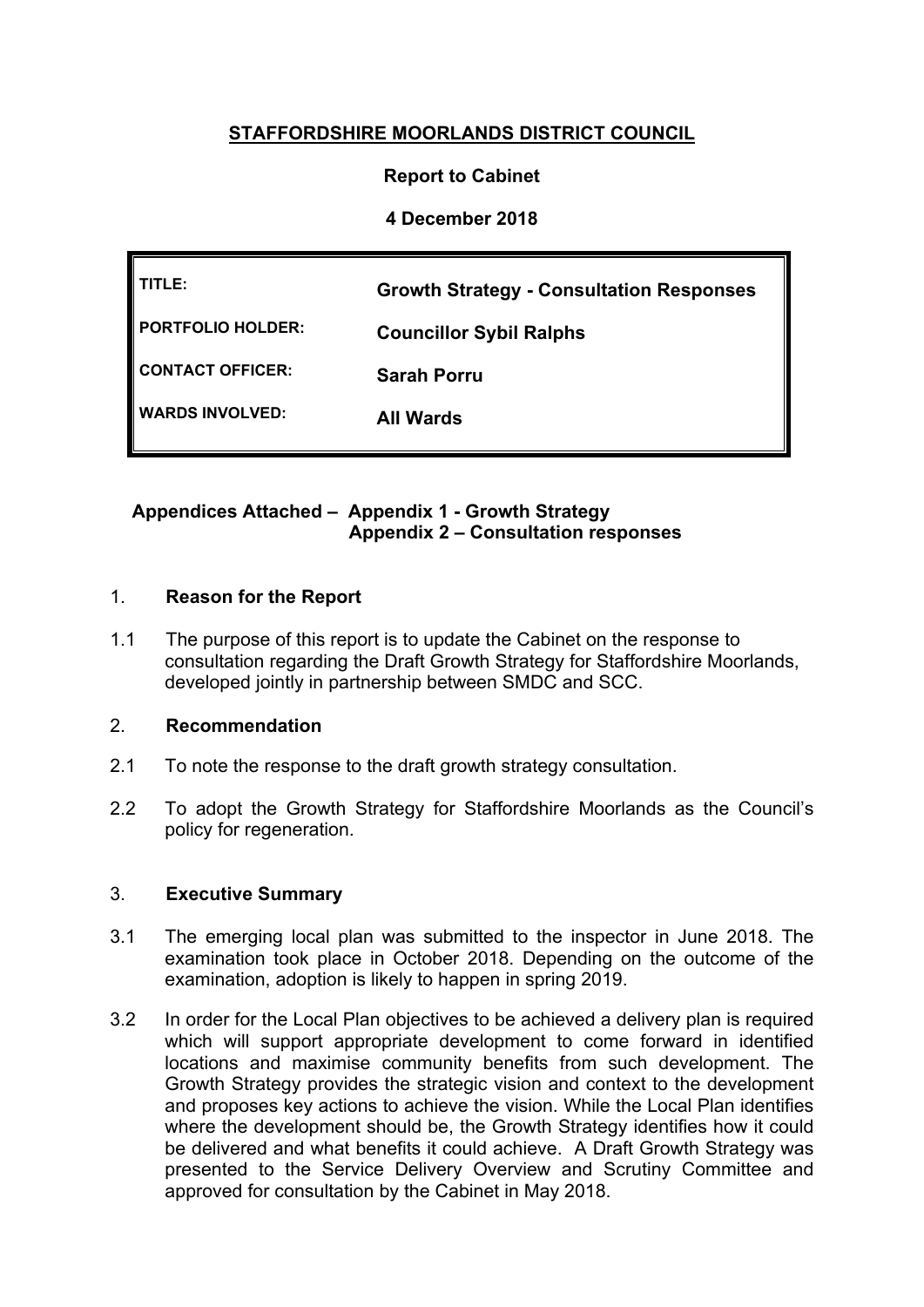- 3.3 A four week consultation exercise was held in August 2018. The document was published on the Council's website and email notifications were sent out to all relevant stakeholders, district and county councillors and parish councils. Press releases were issued to notify the residents of the consultation period.
- 3.4 Responses received from eight organisations/Individuals including Staffordshire Chamber of Commerce, Biddulph Town Council, Leek Auctions, Churnet Valley Living Landscape Partnership as well as a number of individuals.
- 3.5 In total there were 34 separate comments or suggested alternations as well as a number of endorsements and welcome for the proposals. A summary of key points and actions taken are attached at appendix 2:

## 4. **How this report links to Corporate Priorities**

- 4.1 The report links Corporate Plan 2015-19; Aim 3: To help create a strong economy by supporting further regeneration of towns and villages; in that it will address delivery of priorities
	- Encourage business start-ups and enterprises
	- flourishing town centres that support the local economy
	- encourage and develop tourism
	- support open for business approach

## 5. **Alternative Options**

- 5.1 Option 1: Do not agree approval for adoption Under this option, the Council will not adopt the Growth Strategy as a material planning document. This would mean that there is no agreed delivery strategy to support key developments identified in the Local Plan. Not having a delivery mechanism in the form of the Growth Strategy in place will result in fewer opportunities to attract inward investment in the district and could risk the Council losing out on wider community benefits. **Not recommended**
- 5.2 Option 2: Agree adoption of the Growth Strategy. Having an implementation plan in place will help demonstrate the Council's commitment to delivering the Local Plan. This will support appropriate development to come forward in identified locations and maximise community benefits from such development. It will also provide context to prospective investors and funders and attract inward investment in the District. It will also help the public and private sector partners in preparing and assessing business cases for funding bids and investment propositions. **Recommended**

## 6. **Implications**

6.1 Community Safety - (Crime and Disorder Act 1998) None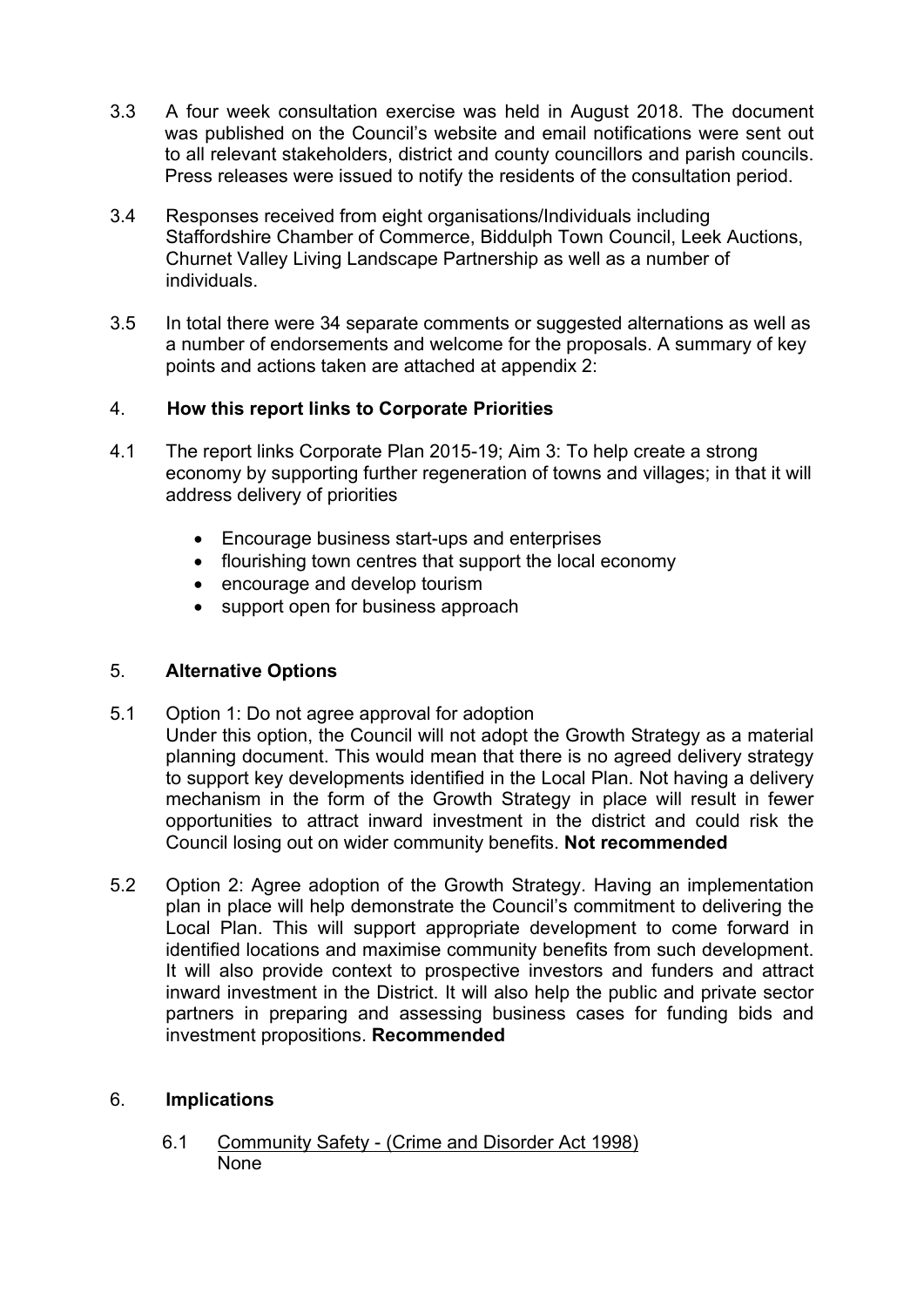6.2 Workforce

SMDC Regeneration team in partnership with Staffordshire County Council

- 6.3 Equality and Diversity/Equality Impact Assessment This report has been prepared in accordance with the Council's Diversity and Equality Policies and an Equality Impact Needs Assessment is not required at this time.
- 6.4 Financial Considerations

The Growth Strategy sets out an agreed approach to future development in the district and will act as a tool to lever in external funding as well as setting the framework for commitment of SMDC and SCC future resources.

- 6.5 Legal None at this stage.
- 6.6 Sustainability

The Growth Strategy has been developed in line with emerging Local Plan proposals, adopted core strategy and Supplementary Planning documents relating to sustainability.

6.7 Consultation

The strategy has been developed as a joint SMDC/SCC growth strategy and as such has been subject to internal consultation within both organisations. The strategy sets out an approach to delivery of the Local Plan and the vision agreed by the Leaders of both authorities. The Growth Strategy has been subject to extensive consultation with relevant stakeholders and residents prior to adoption.

6.8 Risk Assessment

Separate risk assessments are produced as part of the delivery of each project in accordance with the Council's risk assessment procedures

### Dai Larner **Executive Director (Place)**

| <b>Web Links and</b><br><b>Background Papers</b> | Location                            | <b>Contact details</b> |
|--------------------------------------------------|-------------------------------------|------------------------|
| Staffordshire                                    | https://www.staffsmoorlands.gov.uk/ | Sarah Porru            |
| <b>Moorlands Growth</b>                          | media/3203/Staffordshire-           |                        |
| Strategy                                         | <b>Moorlands-Draft-Growth-</b>      | sarah.porru@highpeak.  |
|                                                  | Strategy/pdf/Growth Strategy for S  | gov.uk                 |
|                                                  | taffordshire Moorlands-             |                        |
|                                                  | May 2018.pdf                        |                        |